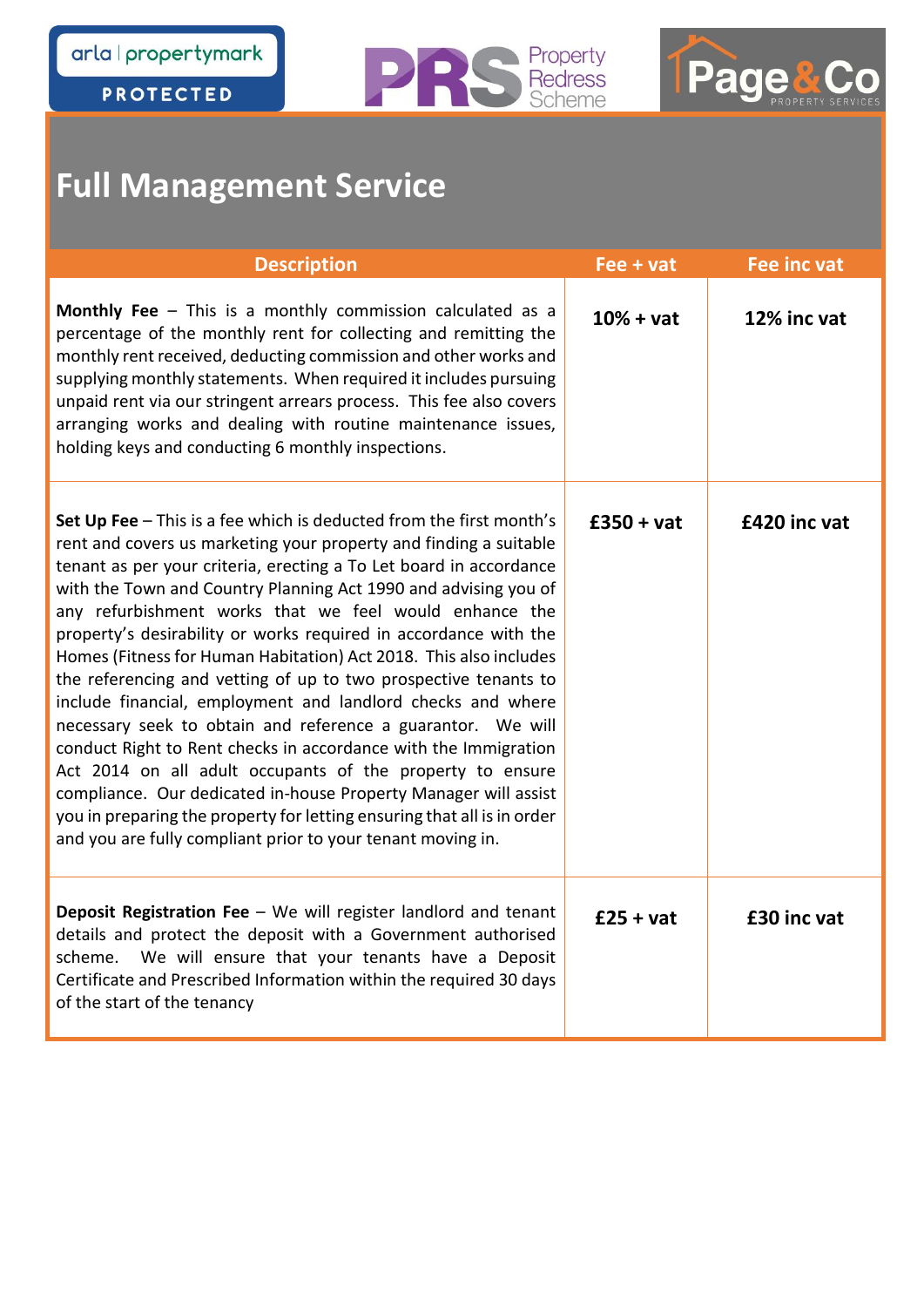| arla   propertymark<br>Property<br>Pac<br><b>Redress</b><br><b>PROTECTED</b>                                                                                                                                                                                                                                                                                                                                                                                                                                                                 |  |                                 |              |
|----------------------------------------------------------------------------------------------------------------------------------------------------------------------------------------------------------------------------------------------------------------------------------------------------------------------------------------------------------------------------------------------------------------------------------------------------------------------------------------------------------------------------------------------|--|---------------------------------|--------------|
| Inventory/Schedule of Condition Fee - Although not a legal<br>requirement, we strongly recommend that a non-biased inventory<br>is carried out to show the condition of the property including<br>fixtures, fittings and furnishings. We provide the services of third-<br>party inventory specialists to provide a non-biased report, which<br>can prove invaluable in the event of a deposit dispute. The cost of<br>this inventory varies depending on the number of rooms in the<br>property and whether it is furnished or unfurnished. |  | Scheme<br>See separate schedule |              |
| Additional Tenant Set Up Fee - including the referencing as above<br>of each additional tenant per tenancy and additional Guarantor per<br>tenancy                                                                                                                                                                                                                                                                                                                                                                                           |  | $£25 + vat$                     | £30 inc vat  |
| Landlord Withdrawal Fee $-$ (before tenancy signing and moving<br>in). To cover the costs associated with the marketing, advertising<br>and tenancy set up should the landlord withdraw from the tenancy<br>before it has started.                                                                                                                                                                                                                                                                                                           |  | $£250 + vat$                    | £300 inc vat |
| Landlord Withdrawal Fee $-$ (after the tenancy has started). To<br>cover the costs associated with advising the tenant on the change<br>and the position of the security deposit, transferring the security<br>deposit to the landlord or new agent, notifying all utility providers<br>and local authority (where necessary) and returning all relevant<br>documents held by us to the landlord or new agent.                                                                                                                               |  | $£500 + vat$                    | £600 inc vat |
| <b>Tenancy Renewal Fee</b> $-$ To include contract negotiation between<br>both parties, amending and updating contractual terms and<br>arranging and following up for the signing of a further tenancy<br>agreement for 6 or 12 months.                                                                                                                                                                                                                                                                                                      |  | $£95 + vat$                     | £114 inc vat |
| <b>Deposit Transfer Fee</b> - Should the landlord request the transfer of<br>the deposit or wish to make any changes to a protected deposit<br>during a tenancy, this fee covers the costs associated with the legal<br>compliance for said request                                                                                                                                                                                                                                                                                          |  | $£25 + vat$                     | £30 inc vat  |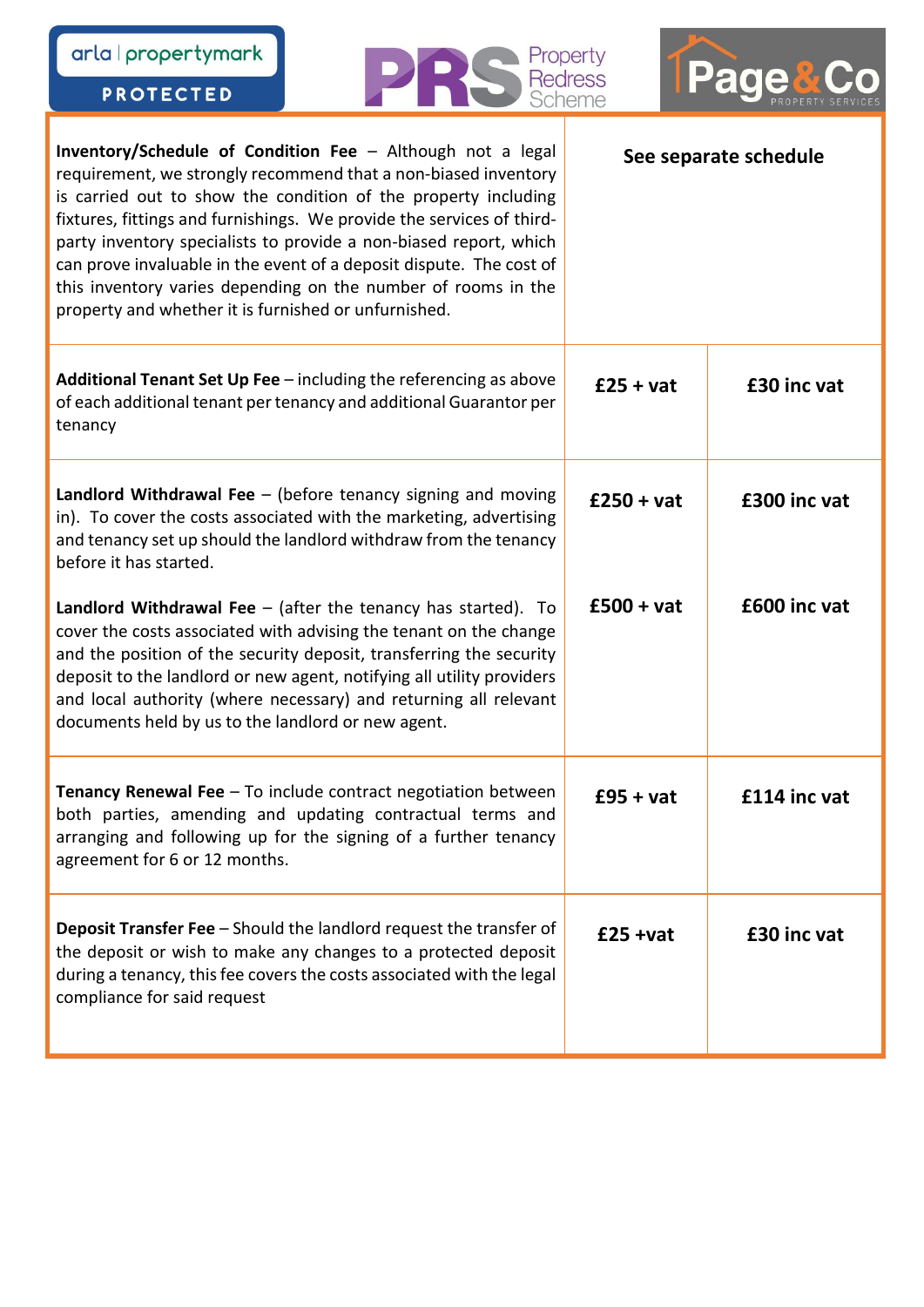| arla   propertymark<br><b>PROTECTED</b>               |                                                                                                                                                                                                                                                                                                                                                                                                                                                                                                       | Property<br><b>Redress</b><br>Scheme |                       |
|-------------------------------------------------------|-------------------------------------------------------------------------------------------------------------------------------------------------------------------------------------------------------------------------------------------------------------------------------------------------------------------------------------------------------------------------------------------------------------------------------------------------------------------------------------------------------|--------------------------------------|-----------------------|
| the deposit                                           | <b>Deposit Dispute Fee</b> $-$ Where a deposit claim has not reached a<br>satisfactory conclusion, it will be necessary for the case to be put<br>to dispute and the Adjudicator will make a decision based on<br>evidence from both parties. Our fee includes the costs associated<br>with the preparation of all evidence and submitting the case to the<br>tenancy deposit scheme as well as dealing with all correspondence<br>relating to the dispute. This only applies where we have protected | $£60 + vat$                          | £72 inc vat           |
| Co or a third-party inventory specialist              | <b>Check Out Fee</b> $-$ This includes attending the property to undertake<br>an update schedule of condition based on the original inventory<br>and negotiating the repayment of the deposit. This fee is<br>dependent on the size of the property and whether it is furnished<br>or unfurnished and will either by conducted by an agent of Page &                                                                                                                                                  | Up to £100 +<br>vat                  | Up to £120 inc<br>vat |
| guarantee. For works £500 or over.                    | Arrangement Fee for Works - Where we arrange and project<br>manage major works, ie refurbishments, including arranging<br>contractors access for quotations, negotiating the best price for<br>the works, inspecting works throughout the project and ensuring<br>works has been carried out in accordance with the specification of<br>works/quotations and retaining any resulting warranty or                                                                                                      | $8.3% + vat$                         | 10% inc vat           |
| landlord. This is invoiced directly to the contractor | <b>Contractor Commission</b> $-$ Page & Co reserves the right to make a<br>commission charge to any contractor instructed on behalf of the                                                                                                                                                                                                                                                                                                                                                            | $8.3% + vat$                         | 10% inc vat           |
| notices (Section 8 or Section 21)                     | <b>Legal Notice Fee</b> $-$ Compliantly preparing and sending of legal                                                                                                                                                                                                                                                                                                                                                                                                                                | $£80 + vat$                          | £96 inc vat           |
| may need to represent you in court. (per attendance)  | <b>Court Attendance Fee</b> $-$ In the unfortunate event that Page & Co                                                                                                                                                                                                                                                                                                                                                                                                                               | $£150 + vat$                         | £180 inc vat          |
| to the landlord.                                      | Additional Property Visits - Should the landlord request property<br>visits in addition to those within their existing Terms of Business,<br>this covers the cost of attending the property and reporting back                                                                                                                                                                                                                                                                                        | $£50 + vat$                          | £60 inc vat           |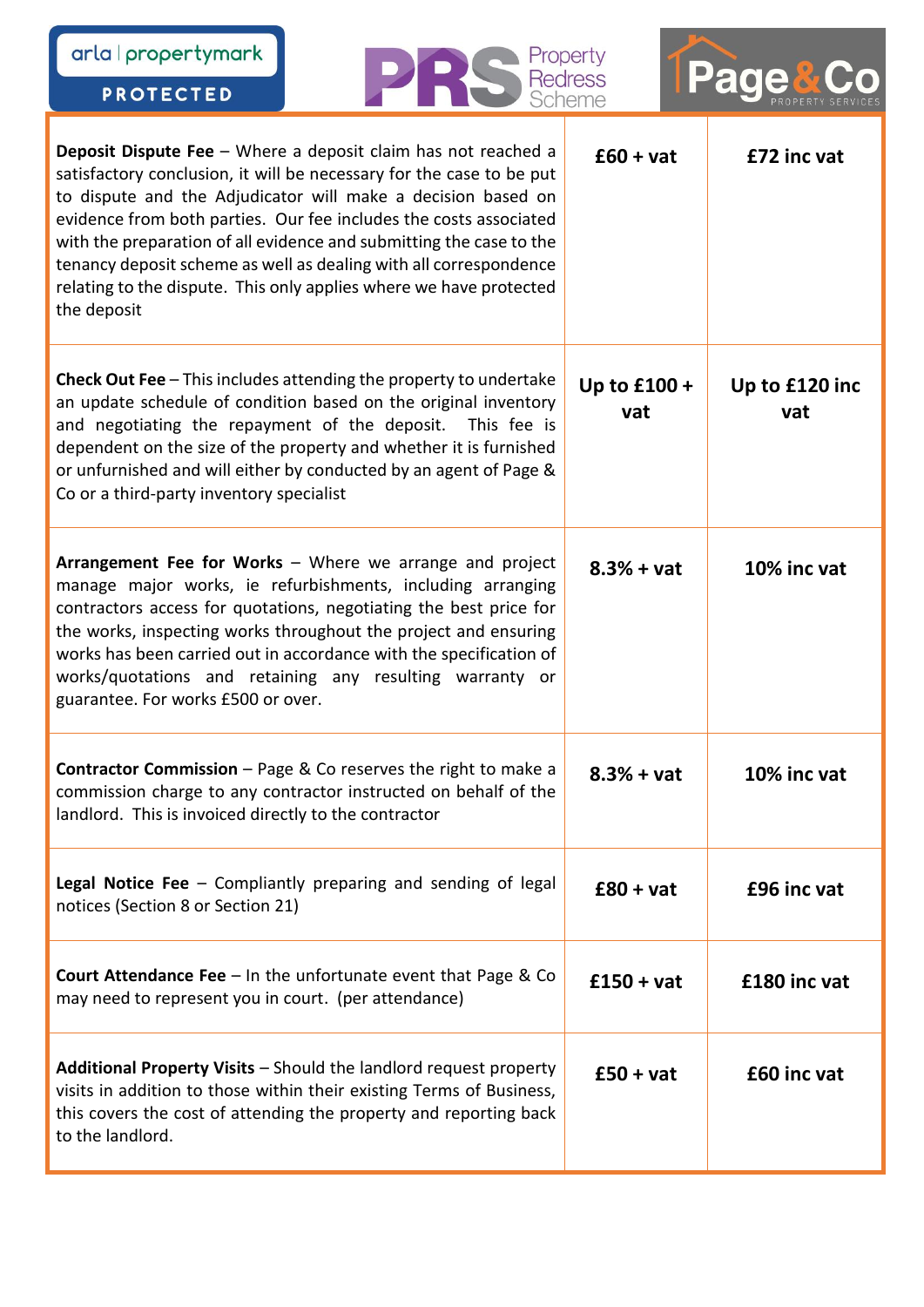arla | propertymark

PROTECTED

TPage&Co

Property<br>Redress<br>Scheme

D

 $\Box$ 

| Submission of Non-Resident Landlord tax receipts to HMRC on a<br>quarterly and annual basis                                                                                                                                                                                                                                                       | $£25 + vat$  | £30 inc vat  |
|---------------------------------------------------------------------------------------------------------------------------------------------------------------------------------------------------------------------------------------------------------------------------------------------------------------------------------------------------|--------------|--------------|
| Additional HMRC Reporting - Responding to any specific queries<br>relating to either the quarterly or annual return from either the<br>landlord or HMRC                                                                                                                                                                                           | $£25 + vat$  | £30 inc vat  |
| <b>Empty Care Management Fee</b> $-$ To cover the costs associated with<br>visiting the property to undertake visual checks on the inside and<br>outside at a frequency mutually agreed with the landlord                                                                                                                                         | $£50 + vat$  | £60 inc vat  |
| EPC (Energy Performance Certificate) Fee $-$ Arranging with our<br>preferred third-party specialist to carry out an assessment and<br>provide a certificate where we need to have one for the purposes<br>of marketing or upon expiration of a current one                                                                                        | $£75 + vat$  | £90 inc vat  |
| Gas Safety Certificate Fee $-$ To arrange with our preferred third-<br>party Gas Safe Engineer to carry out this test, provide certification<br>and notify you of any remedial works if required                                                                                                                                                  | $£75 + vat$  | £90 inc vat  |
| Legionella Risk Assessment Fee $-$ Conducting this assessment in<br>house and providing a risk assessment report in accordance with<br>The Approved Code of Practice                                                                                                                                                                              | $£35 + vat$  | £42 inc vat  |
| <b>HMO Planning Application Fee</b> $-$ Upon your instruction we will<br>apply for the appropriate planning permission. This fee will include<br>completion of forms, site and floor plans. (This does not include<br>the Council's fee)                                                                                                          | $£180 + vat$ | £216 inc vat |
| <b>HMO Licence Application Fee</b> $-$ Upon your instruction we will<br>apply for the relevant licence and arrange for the required<br>electrical, fire safety testing and any other required report to<br>support the application. Our fee includes site and floor plans. Fire<br>safety, electrical testing and Council charges are additional. | $£180 + vat$ | £216 inc vat |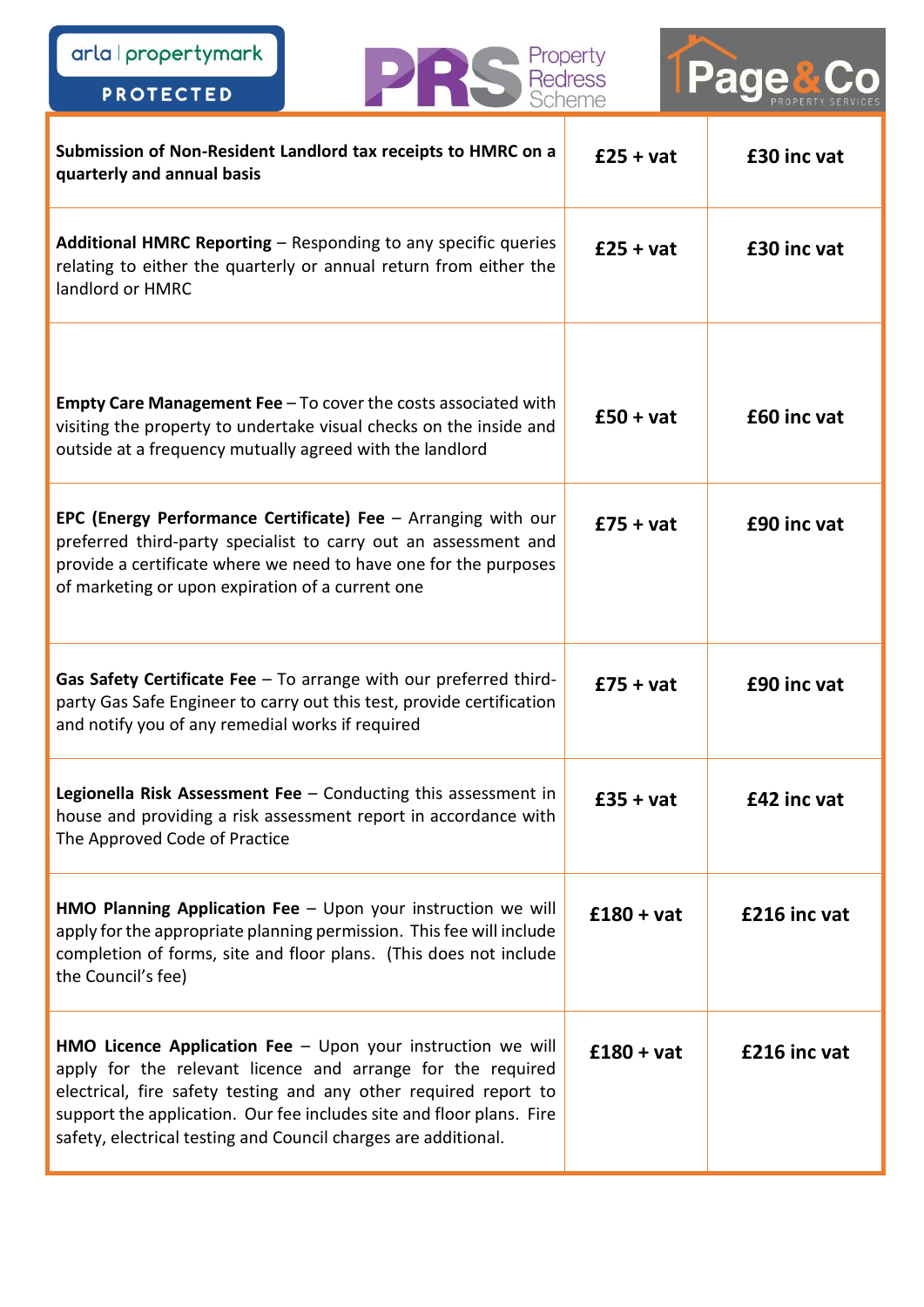| arla   propertymark<br><b>PROTECTED</b>                                                                                                                                                                                                                                                                                                                                                                                                                                                                                                                                                                                                                                                                                                                                                                                                                                                                                                                                                                                            | Property<br><b>Redress</b><br>Scheme | <b>Page&amp;</b> |
|------------------------------------------------------------------------------------------------------------------------------------------------------------------------------------------------------------------------------------------------------------------------------------------------------------------------------------------------------------------------------------------------------------------------------------------------------------------------------------------------------------------------------------------------------------------------------------------------------------------------------------------------------------------------------------------------------------------------------------------------------------------------------------------------------------------------------------------------------------------------------------------------------------------------------------------------------------------------------------------------------------------------------------|--------------------------------------|------------------|
| Purchase of Property by Tenant - Should a tenant that we have<br>introduced to you wish to purchase your property and you have<br>agreed a price and terms, whether through us or through another<br>agent, you will be liable to pay this fee                                                                                                                                                                                                                                                                                                                                                                                                                                                                                                                                                                                                                                                                                                                                                                                     | $1% + vat$                           | 1.2% inc vat     |
| <b>Full Management Plus</b><br>As Full Management but will include a Rent Protection and Legal<br>Expenses Insurance based product to protect you in the event that<br>your tenant falls into arrears (subject to scheme terms and<br>conditions)                                                                                                                                                                                                                                                                                                                                                                                                                                                                                                                                                                                                                                                                                                                                                                                  | $12% + vat$                          | 14.4% inc vat    |
| <b>Rent Collection Service</b>                                                                                                                                                                                                                                                                                                                                                                                                                                                                                                                                                                                                                                                                                                                                                                                                                                                                                                                                                                                                     |                                      |                  |
| <b>Monthly Fee</b> $-$ This is a monthly commission calculated as a<br>percentage of the monthly rent for collecting and remitting the<br>monthly rent received, deducting commission and other works and<br>supplying monthly statements. When required it includes pursuing<br>unpaid rent via our stringent arrears process.                                                                                                                                                                                                                                                                                                                                                                                                                                                                                                                                                                                                                                                                                                    | $8% + vat$                           | 9.6% inc vat     |
| Set Up Fee - This is a fee which is deducted from the first month's<br>rent and covers us marketing your property and finding a suitable<br>tenant as per your criteria, erecting a To Let board in accordance<br>with the Town and Country Planning Act 1990 and advising you of<br>any refurbishment works that we feel would enhance the<br>property's desirability or works required in accordance with the<br>Homes (Fitness for Human Habitation) Act 2018. This also includes<br>the referencing and vetting of up to two prospective tenants to<br>include financial, employment and landlord checks and where<br>necessary seek to obtain and reference a guarantor. We will<br>conduct Right to Rent checks in accordance with the Immigration<br>Act 2014 on all adult occupants of the property to ensure<br>compliance. Our dedicated in-house Property Manager will assist<br>you in preparing the property for letting ensuring that all is in order<br>and you are fully compliant prior to your tenant moving in. | $£350 + vat$                         | £420 inc vat     |